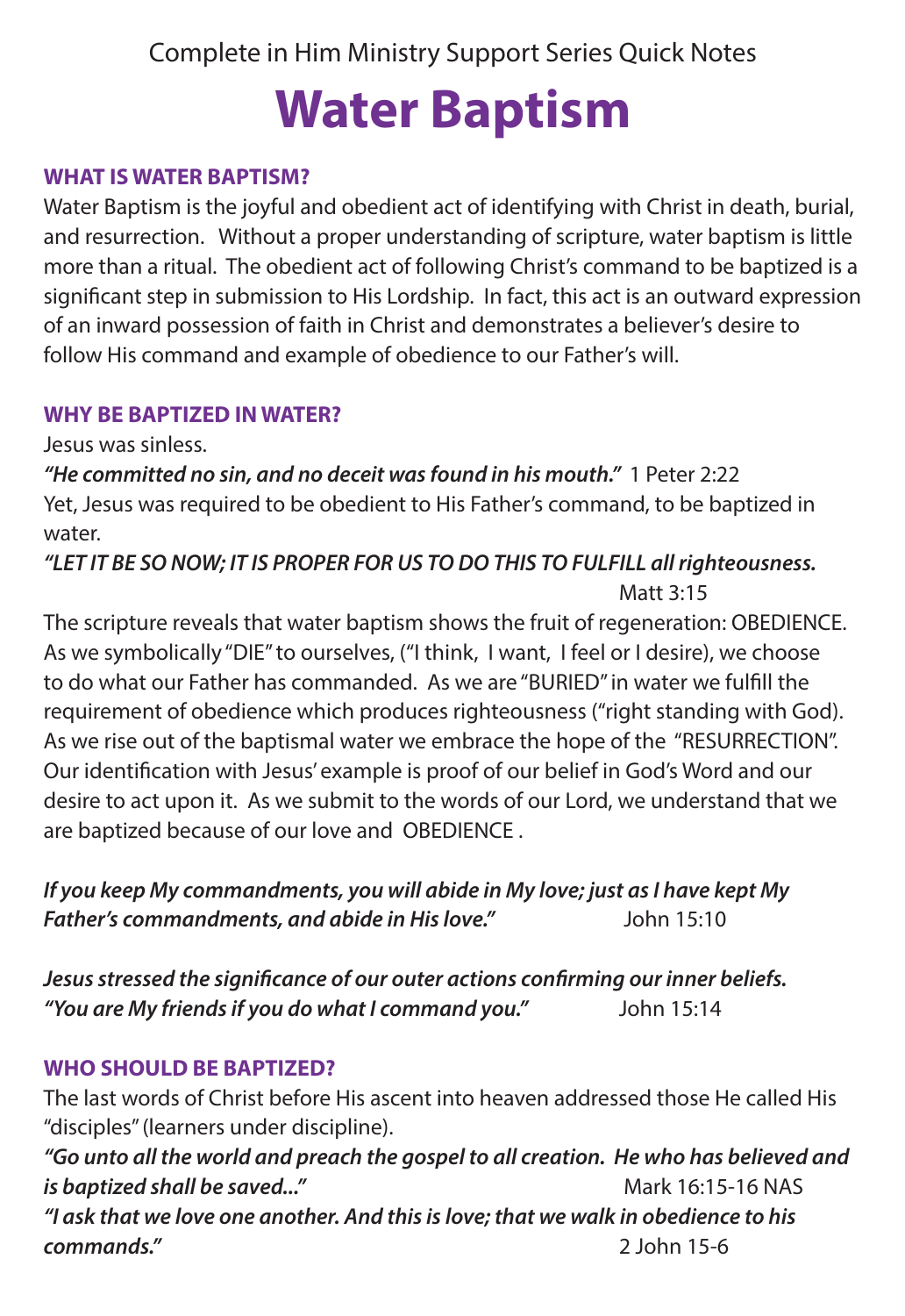Christ's command to His disciples was to make more disciples throughout the world, and that the sign by which they acknowledged one another as part of the body of Christ was to the obedient act of baptism in water.

"Whomever believes and is baptized will be saved..." Mark 16:16 Furthermore, we read in Matthew 28:19-20 that "ALL NATIONS" were to be baptized in water. Acts 2:38 states, "EVERYONE" repent and be baptized.

We also see that upon conversion of a large group (3000 people in Acts 2:41) that "ALL" converts were baptized. Acts 8:26-39 and Acts 16:33 state that "ALL" who confessed Christ: "ALL OF THE FAMILY", respectively, were baptized in water.

## **WHEN SHOULD YOU BE BAPTIZED IN WATER?**

It is important to understand the urgency placed upon the timing of water baptism in the Word of God.

| Acts 2:41            | Same Day   | Acts 8:26-39 | Same Day |
|----------------------|------------|--------------|----------|
| Acts 9:17-18         | No Delay   | Acts 10:48   | Same Day |
| Acts 16:33           | Same Night | Acts 22:16   | No Delay |
| $\sim$ $\sim$ $\sim$ |            |              |          |

Other references clearly illustrate that water baptism was performed as soon as the believer was made aware of the command. (Acts 9:17-18; Acts 10:44-48)

## **HOW SHOULD YOU BE BAPTIZED IN WATER?**

The Greek word "BAPTO" is the root word for all words pertaining to baptism. It means to: "dip or immerse, sink under and to cover wholly with water." It is used four times in Scripture whereas "BAPTIDZO" which means "to overwhelm or wholly wet, immerse, sink, plunge", and to baptize appears over 80 times in the New Testament. "BAPTISMA" is used 22 times and is translated "BAPTISM." The one who submerges another in baptismal waters or the "BAPTIZER" is taken from the root word "BAPTISTES." It is then clear to discern that immersion or submergence is the proper form of baptism.

A further study of Scripture will reveal how much water was required. *"Because there was plenty water"* John 3:23

| "He went up out of the water".       | Matthew 3:16 |
|--------------------------------------|--------------|
| "when they came up out of the water" | Acts 8:39    |

Holding fast to Scriptural accounts, water baptism by immersion is indicated in all references. (See Matthew 3, 6-16; 20:22,23; 28:29: Mark 1:4-9; 10:38-39; 16:16; Luke 3:7-21; 7:29-30; Luke 12:50; John 1:25-33; 3:22-26; 4:1-2). The practice of sprinkling or pouring was adopted for convenience and disease control in later centuries; and a doctrinal basis for this practice is not found in the canonized volume of scripture.

# **NON-BIBLICAL BELIEFS ABOUT BAPTISM**

The following "non-Biblical" doctrines have "added to" or "taken away" from Scriptural truth and the simplicity of the true doctrine of Christ.

# **The Error of BAPTISM FOR THE DEAD**

Baptism by proxy for those who have passed from life into eternity without a commitment to Christ to receive salvation by another means. This doctrine is called "baptismal regeneration." (1 Corinthians 15:29) A dead person cannot confess his or her sins, neither can they in any way repent or acknowledge Jesus as Lord.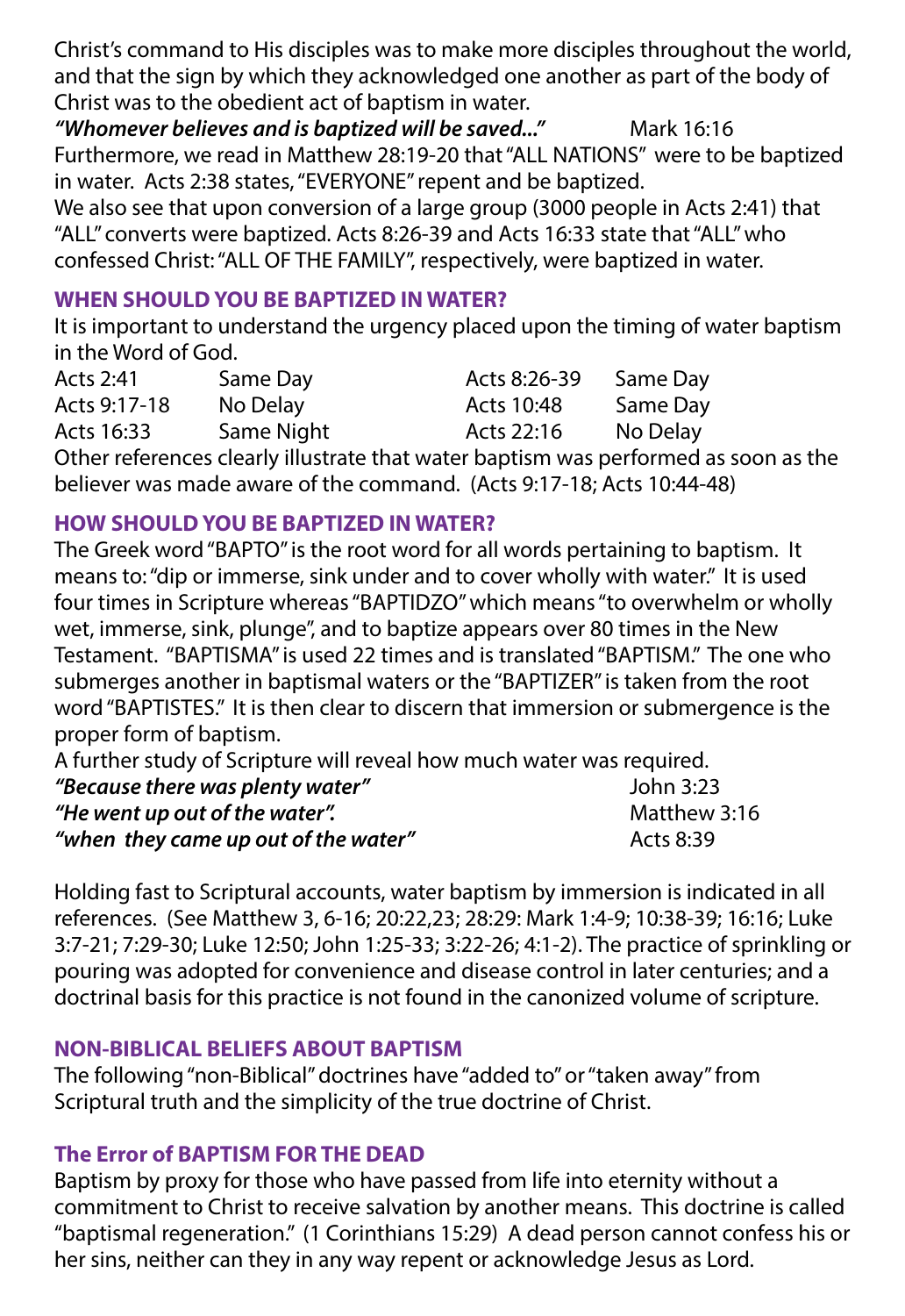## **The Error of BAPTISM INTO A PARTICULAR CHURCH OR DENOMINATION**

Believers are "baptized into one body... the body of Christ" when they receive salvation through the blood of Jesus Christ. In 1 Corinthians 3:3-11 Paul addressed the fact that we are all the temple of God, the church. Neither the teacher who leads us to Christ nor the group with whom we fellowship should be exalted above any other.

## **BAPTISM FOR INFANTS**

The Scripture clearly states that children are accepted into the kingdom of heaven. 1 Corinthians 7:12-14 states that children are sanctified by their parents' faith until they reach an age where they are accountable and can distinguish and choose right from wrong, and the Kingdom of God from the kingdom of darkness. Jesus said *"Truly I say to you, unless you are converted and become like children,*  you shall not enter the kingdom of heaven." Matthew 18:1-3

## **WATER BAPTISM: RITE OR RIGHTEOUSNESS?**

The following should serve as a reminder that men throughout time have strayed from the truth of God's Word.

*"And He (Jesus) answered and said to them. And why do you yourselves transgress the*  commandment of God for the sake of your tradition?" Matthew 15:3 NAS *"But in vain do they worship Me, teaching as doctrines the precepts of men."*  Matthew 15:9 NAS

Water baptism is merely a rite or religious ritual, unless it is based on scripture and is done as an act of faith and obedience by a disciple of Christ.

## **FAITH IN WHAT GOD'S WORD LEADS TO OBEDIENCE**

Noah's faith in God led him to OBEY and he was saved from the flood. Moses' faith in God led him to OBEY and he was saved from the pursuing Egyptians by passing through the Red Sea. Joshua's faith in God caused him to listen and OBEY and the waters (Jordan River) were parted for him to enter into the promised land. Jesus completely OBEYED and provided the example and the way to new life for all who would OBEY. Yes, as we identify with Christ we learn to be obedient to our Father's voice. As we OBEY our Father's command to be baptized in water, we experience the same freedom from bondage as Noah, Moses, and Joshua experienced when they left their old lives behind and entered into a new life. Let us FOLLOW THE EXAMPLE OF JESUS SO THAT WE MAY BE PLEASING TO GOD.

## *"For as by one man's disobedience many were made sinners, so by the obedience of*  **one shall many be made righteous."** The manus S:19

## *"Know ye not, that to whom ye yield yourselves servants to obey, his servants ye are to whom ye obey; whether of sin unto death, or obedience unto righteousness?"* Romans 6:16

In Conclusion: As soon as you receive Christ as your SAVIOR... OBEDIENTLY follow Him in water baptism declaring His LORDSHIP!